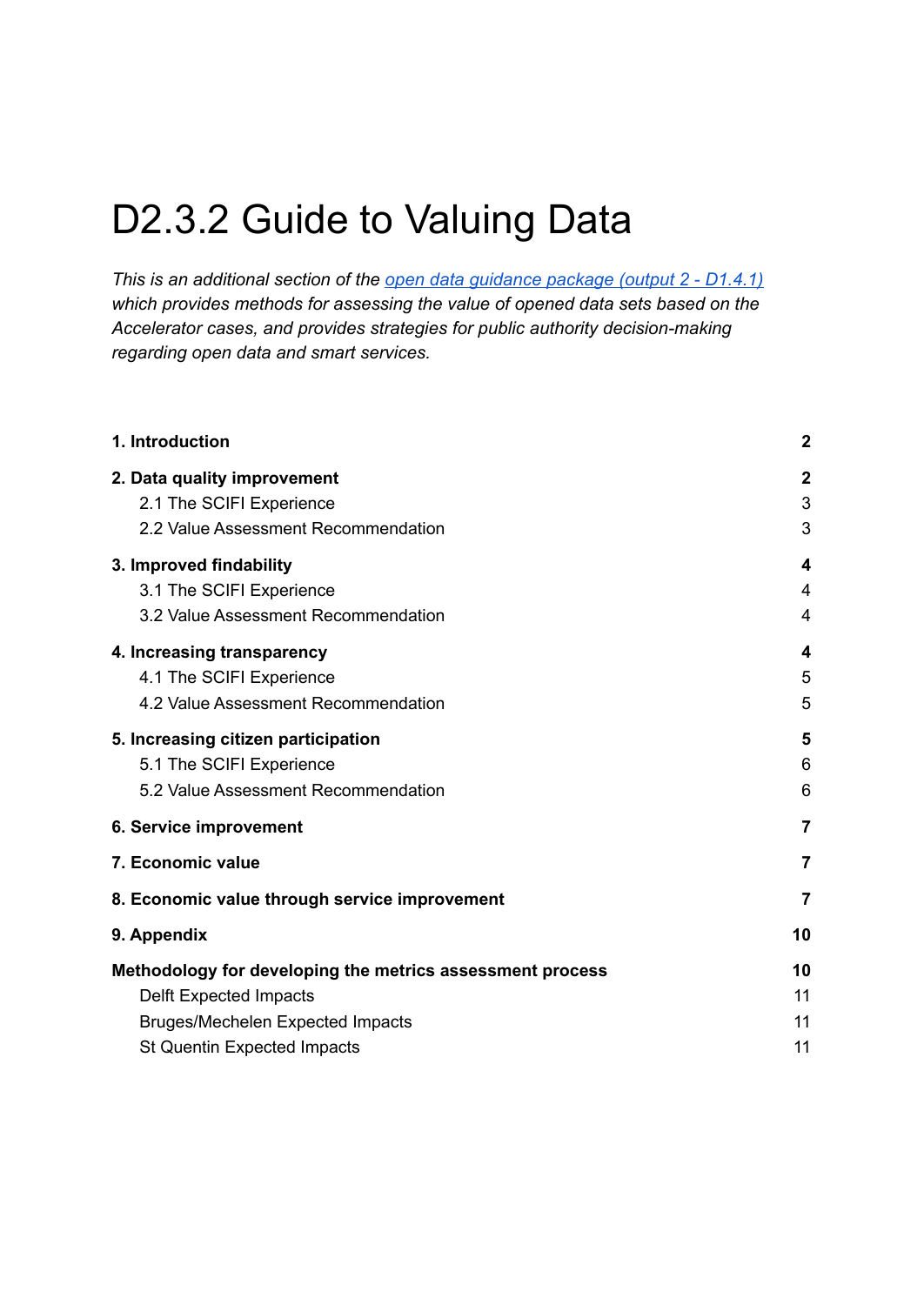### <span id="page-1-0"></span>1. Introduction

D1.4.1 states that, "Cities investing in opening up data aim at creating added value out of it." It identifies 5 specific types of value that can be created. To these 5, we have also added another kind of value: citizen participation.



*Figure 1: Six Types of Value Created by Opening Data*

This deliverable describes how data can be valued for each of these types of value, and in particular explores methods for assessing service improvement and economic value.

### <span id="page-1-1"></span>2. Data quality improvement

In the SCIFI project almost all cities have stated that poor quality of data is one of the reasons one might not decide to release a dataset as open data (for the project). It has the risk of third parties drawing wrong conclusions based on poor datasets, or wrong usage leading to possible political risks and reputation damage or other negative effects that influence the degree of success for the SCIFI solutions. However, releasing low quality data "*could help identify the dimensions on which the quality of the data is poor, so that governmental data providers can improve these dimensions.*" Higher quality data is more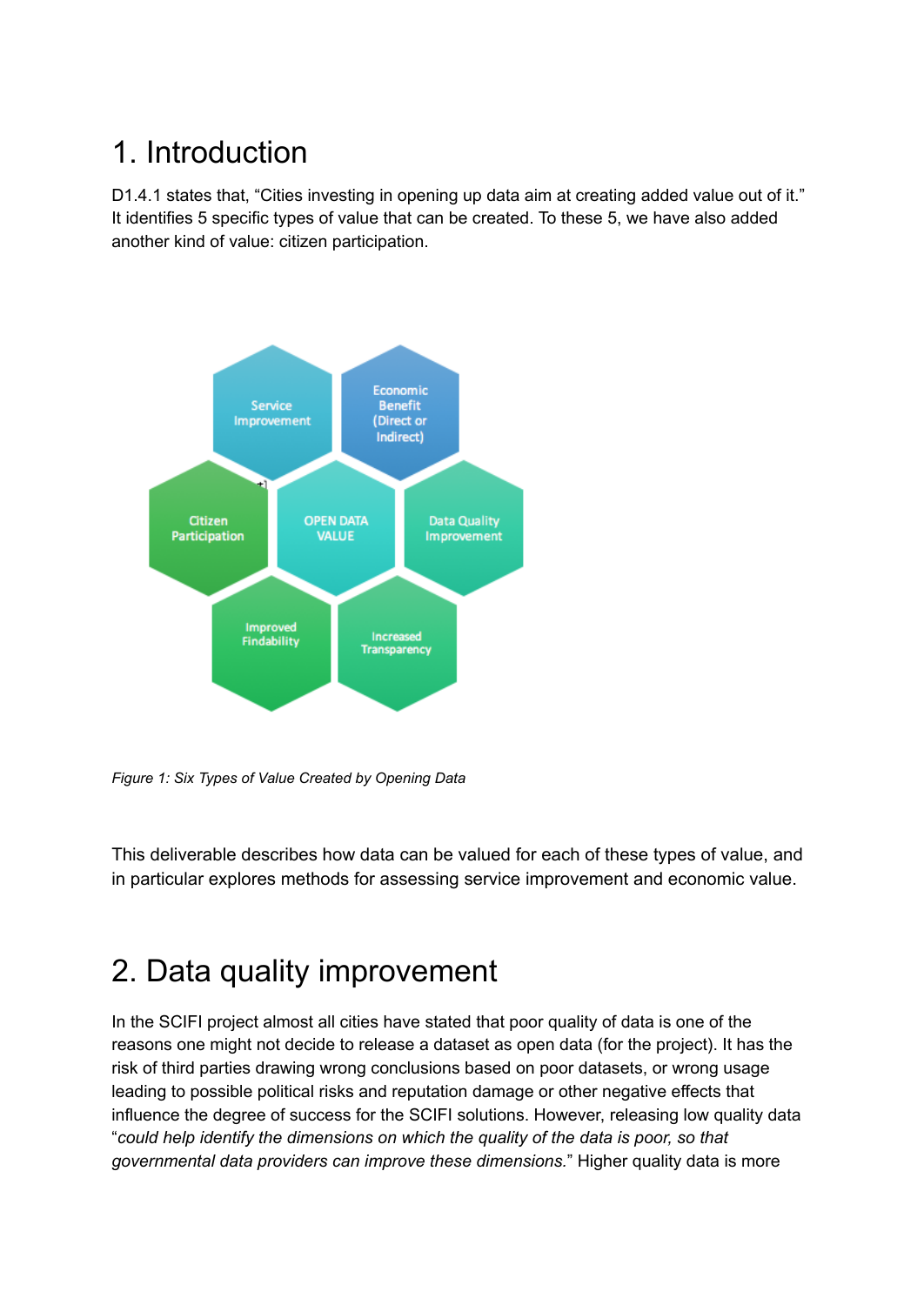valuable because it reduces the potential for error when it is utilised, but the required quality of data depends on the purpose for which it is used.

Quality incorporates several criteria.There is a considerable body of research already published on what these constitute. Some key characteristics are explained below.

- Accuracy reflects how well the data describes the situation
- Timeliness indicates how up to date the data is
- Reliability is an expression of how consistent the data is likely to be over time is it coming from the same source, in the same way, or does it frequently change?
- Completeness is a measure of the data in a dataset versus what should ideally be in there

However, not all lists of data quality characteristics are consistent. Others include auditability, uniqueness, relevance and validity (whether they are collected and stored in a manner that is compliant with any regulation or legal requirement). The characteristics very much depend on why the data is being gathered and what it is being used for. Even when a characteristic is frequently cited - such as 'timeliness' - this can mean many things. Timeliness in a bus arrival app is down to the minute or second; timeliness in other types of data, such as demographic data, can be effective over a much longer timeline.

Greater automation in the collection of data tends to mean higher quality data for several reasons. One is that there is less potential for error to be introduced, but another is that they are more likely to be an exact fit with the data that is required, unlike 'exhaust' data sets (produced as an output of another activity) which often require a 'best fit' approach.

#### <span id="page-2-0"></span>2.1 The SCIFI Experience

Because of this variation in what constitutes quality, the SCIFI project has shown that such pilots can indeed be useful for improving data quality based on use. In the Delft de-icing pilot, the startup discovered missing cells in one of the geographical datasets opened up. Delft went back to the start of the process from gathering to publication to establish why the cells were missing and how they could improve the data. In Delft's waste pilot they were able to establish that a crucial piece of data - the size of the waste bins installed in public locations around the city - was not held.

#### <span id="page-2-1"></span>2.2 Value Assessment Recommendation

A good place to start is with the 5 dimensions of the Quality Assurance [Framework](https://ec.europa.eu/eurostat/documents/64157/4392716/ESS-QAF-V1-2final.pdf/bbf5970c-1adf-46c8-afc3-58ce177a0646) of the [European](https://ec.europa.eu/eurostat/documents/64157/4392716/ESS-QAF-V1-2final.pdf/bbf5970c-1adf-46c8-afc3-58ce177a0646) Statistical System. Assessing datasets against these 5 criteria can help public authorities think about how they collect, store and use their data as well as valuing it.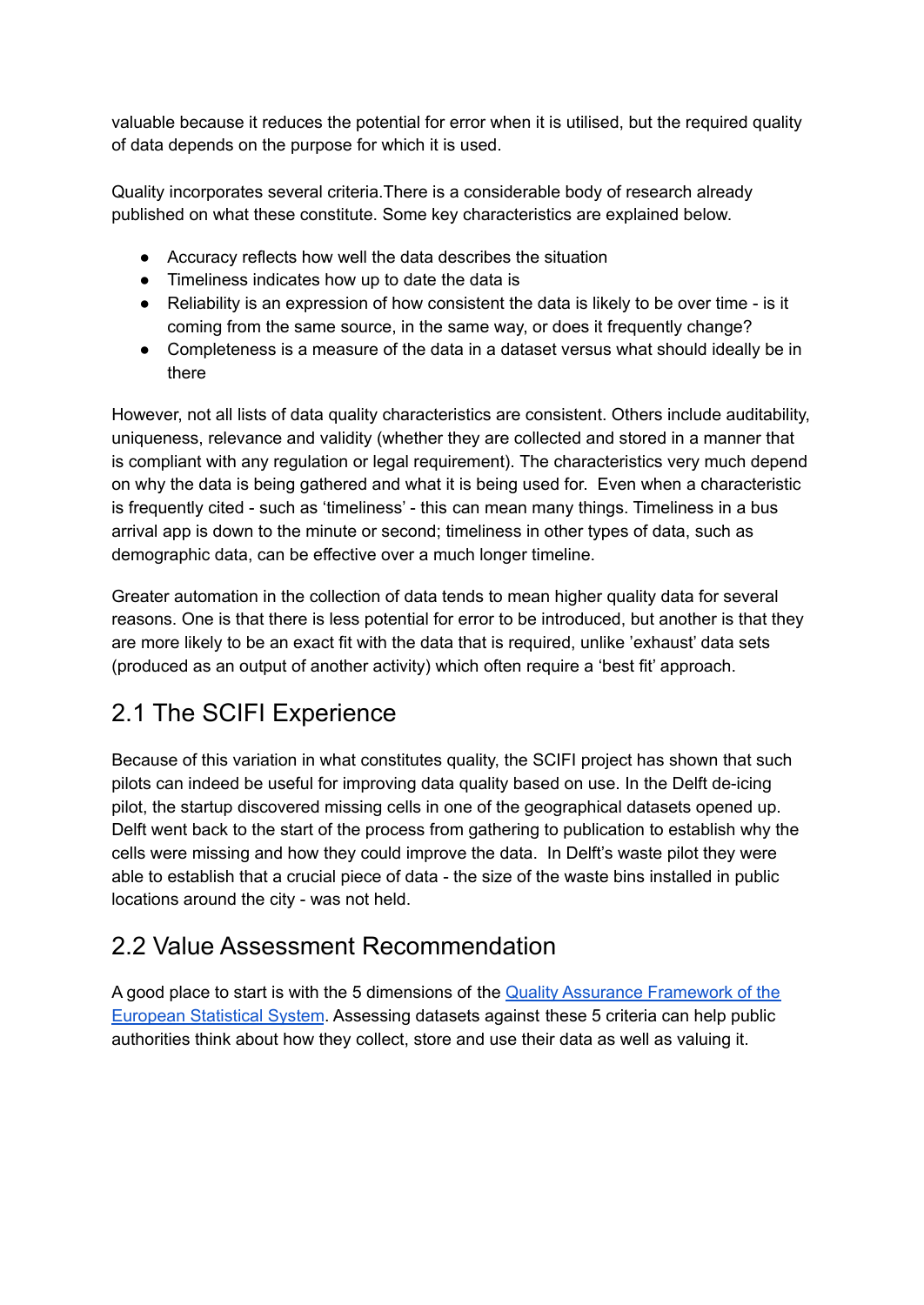### <span id="page-3-0"></span>3. Improved findability

"*To find the right data within the organisation itself is already a challenge,*" one city stated during one of the first gatherings of the partners in the SCIFI project. If cities strive to publish open data, they need to be able to identify datasets that might be published as open data. Despite the advent of Google Search, a central data platform or portal is still key to increasing dataset discoverability. Traditionally, portals have been seen as an externally facing tool that focuses on publishing.

However, more recent work has focused on moving the value proposition to portals as enabling a community of data users, including public authorities, citizens, developers and other technology businesses and experts<sup>1</sup>. There are many ways to engage staff in using a central portal both for publishing and finding data. Implementing a request system can help public authority staff to understand what data could potentially be available to them.

#### <span id="page-3-1"></span>3.1 The SCIFI Experience

In the de-icing pilot, Delft was able to establish that key data was not being stored in the most reliable and accessible manner - in other words, it was available to only a small number of people in a single department. St Quentin found that although the data might be theoretically available, finding where it was located, or the correct version, was challenging. With data sets being newly published to a variety of standards, they also experienced problems harmonising their data.

Delft found itself at the other end of the availability issue, when the city and SME teams identified a potential useful dataset from the Dutch passenger railway operator, but were unable to obtain it as it had yet to be opened.

#### <span id="page-3-2"></span>3.2 Value Assessment Recommendation

Internally, value can be measured by an increased number of departments accessing the data/accessing it through the platform instead of other channels, or other metrics such as departments accessing data that is not created by/managed by their department. However, this requires that the central data platform is well-promoted throughout the organisation.

### <span id="page-3-3"></span>4. Increasing transparency

Outstandingly relevant are the potentials and opportunities of additional transparency in government. "*Organisations increase transparency when they expect valuable external*

<sup>1</sup> https://european-data-portal.gitlab.io/future-open-data-portals/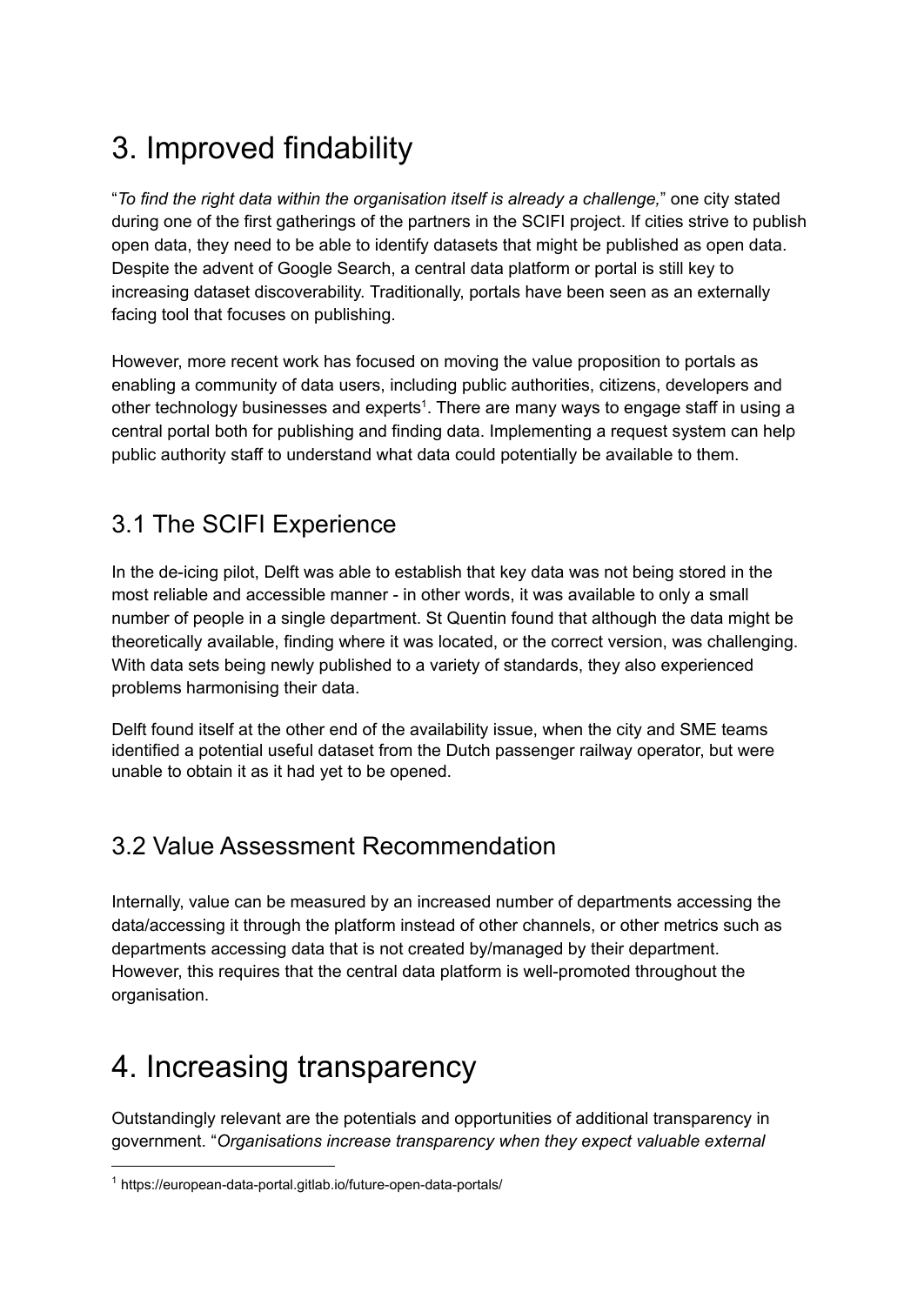*influences and are interested in a more intensive interlinking with their surroundings, without the risk of getting damaged.*" Open data offers free access to government data and 2 information to all and thus it increases the transparency of cities.

The key facilitator of increasing transparency is 'open by default', which is the number 1 principle of the Open Data Charter, $3$  created in 2015 and signed by over 100 governments to date. This states that governments must justify the data they are keeping closed, for security or data protection reasons.

However, there are occasions on which simply being transparent, without an associated policy, can be less than helpful to citizens. Such an area is air quality. Releasing data on air quality in a city or region will inevitably attract (important) questions on how the relevant authority is dealing with air quality issues. Thus, the city must be ready to engage with developing an informed strategy at the same time as releasing the raw data. This will help citizens engage with the strategy.

#### <span id="page-4-0"></span>4.1 The SCIFI Experience

The cities of Mechelen and Bruges collaborated on an air quality challenge. They defined part of the challenge as the necessity to close the loop between measuring air quality levels, implementing a scenario tool, executing the advised scenario in practice, and finally, measuring the air quality again to identify eventual impact. In this way, data was not 'released into the wild' without the city being able to respond.

#### <span id="page-4-1"></span>4.2 Value Assessment Recommendation

The Open Data Charter has recognised that *"opening up data in isolation is less effective than it can be if targeted at solving specific policy problems."* They call this "Publishing with Purpose." Cities aiming to increase transparency should prioritise opening the datasets that will help them develop robust strategies and policies alongside other stakeholders. Value here can be assessed based on the use of datasets to inform policy.

### <span id="page-4-2"></span>5. Increasing citizen participation

At the heart of the value of increased citizen participation lies two truths: the first is that data is not valuable until it is used, and the second is that citizen engagement can create additional value and opportunities for all.

<sup>&</sup>lt;sup>2</sup> Geiger, C. & Lucke, J. von (2012) Open Government and (Linked) (Open) (Government) (Data). JeDEM 4(2): 265-278.

<sup>3</sup> https://opendatacharter.net/principles/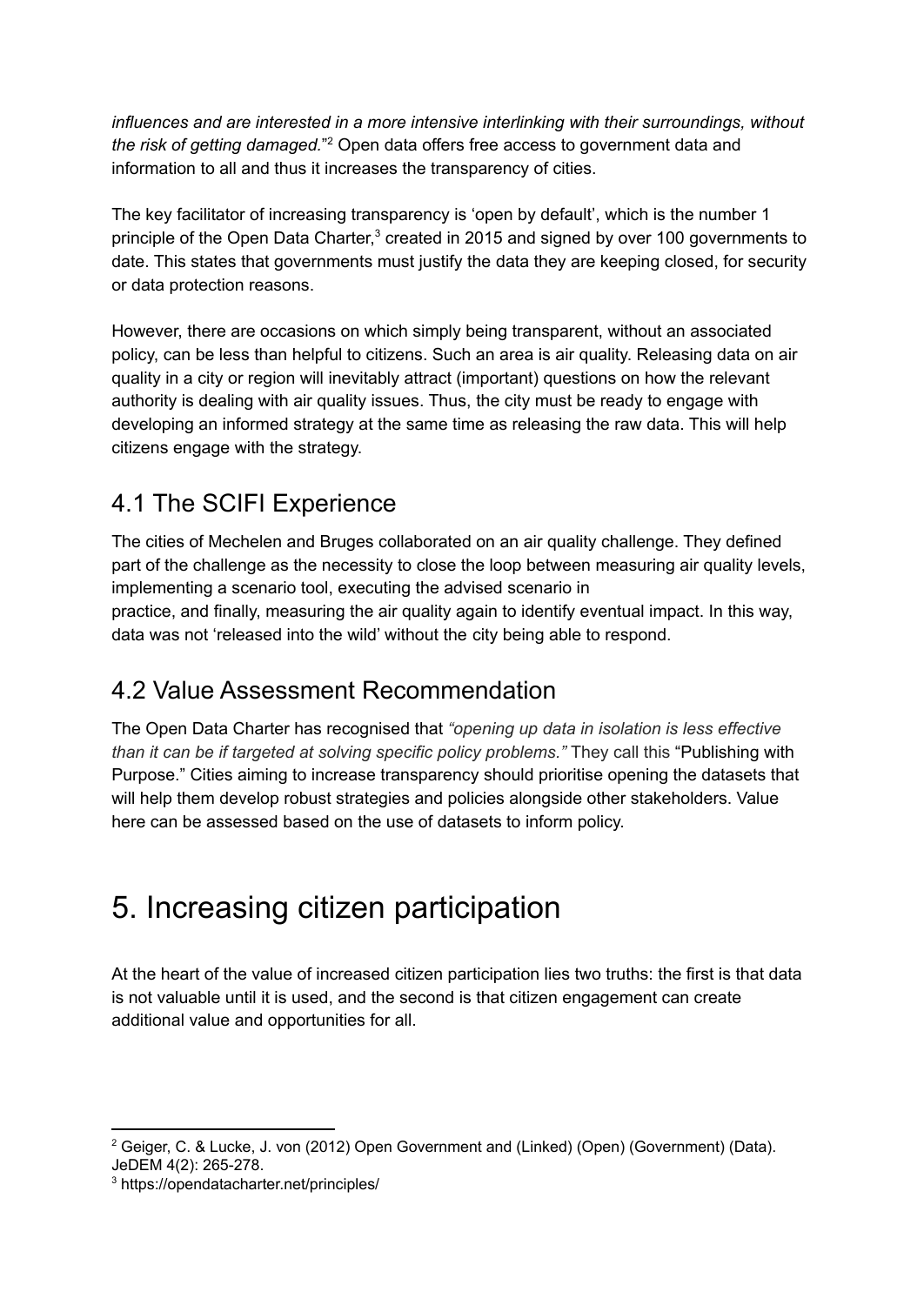Social initiatives often fill important vacuums that the private market does not have the incentive to fill. These might be run by individuals, volunteer groups or campaigning groups, but essentially amplify the range of solutions available to address city challenges.

'The Bristol Approach' is a framework for ensuring technologies and programmes for smart cities align with the needs and priorities of the people who use them. The project found that by enabling policy contributions from citizens, engaged citizens were satisfied that they could have impact, and discontented citizens tended to have a more positive attitude.

Lastly, while citizens are the source of much data for the city, often this cannot be used due to privacy concerns. Some kinds of data can only be used if citizens specifically and knowingly consent, and other types can only be collected by crowdsourcing the data or its being volunteered by citizens. The first implementation of the Bristol model was a project where citizens collected, shared and used data to address the problem of humidity in rented homes.

#### <span id="page-5-0"></span>5.1 The SCIFI Experience

St Quentin ran a hugely successful pilot which looked at watering their green spaces in a more effective way, both financially and environmentally. But this challenge wasn't on their initial list to focus on. It was only when they went back to present their long list of challenges to groups of citizens that they discovered more effective watering of public parks and playing fields was high up on the list of citizen concerns. By running this pilot using their data on weather and usage, the city was able to meet the needs of citizens.

Bruges and Mechelen both engaged with their citizens to provide data to their cycling pilots. It's important to note that most of this data was not appropriate as personal data. Therefore the only way the city was able to obtain and use this data, and remain GDPR compliant, was by engaging with citizens to gain consent.

When Mechelen's air quality pilot did not achieve what was hoped due to technical problems with sensors and data collection, the city was able to pivot towards working with a citizen group which used less technically advanced (and therefore easier to install and manage) sensors.

#### <span id="page-5-1"></span>5.2 Value Assessment Recommendation

There are a number of ways to identify this value, both in terms of numbers of citizens engaged and initiatives created but also in reduction of total numbers of complaints, reduced controversy regarding policy implementation and so forth.

The next two sources of value are reviewed in conjunction with each other.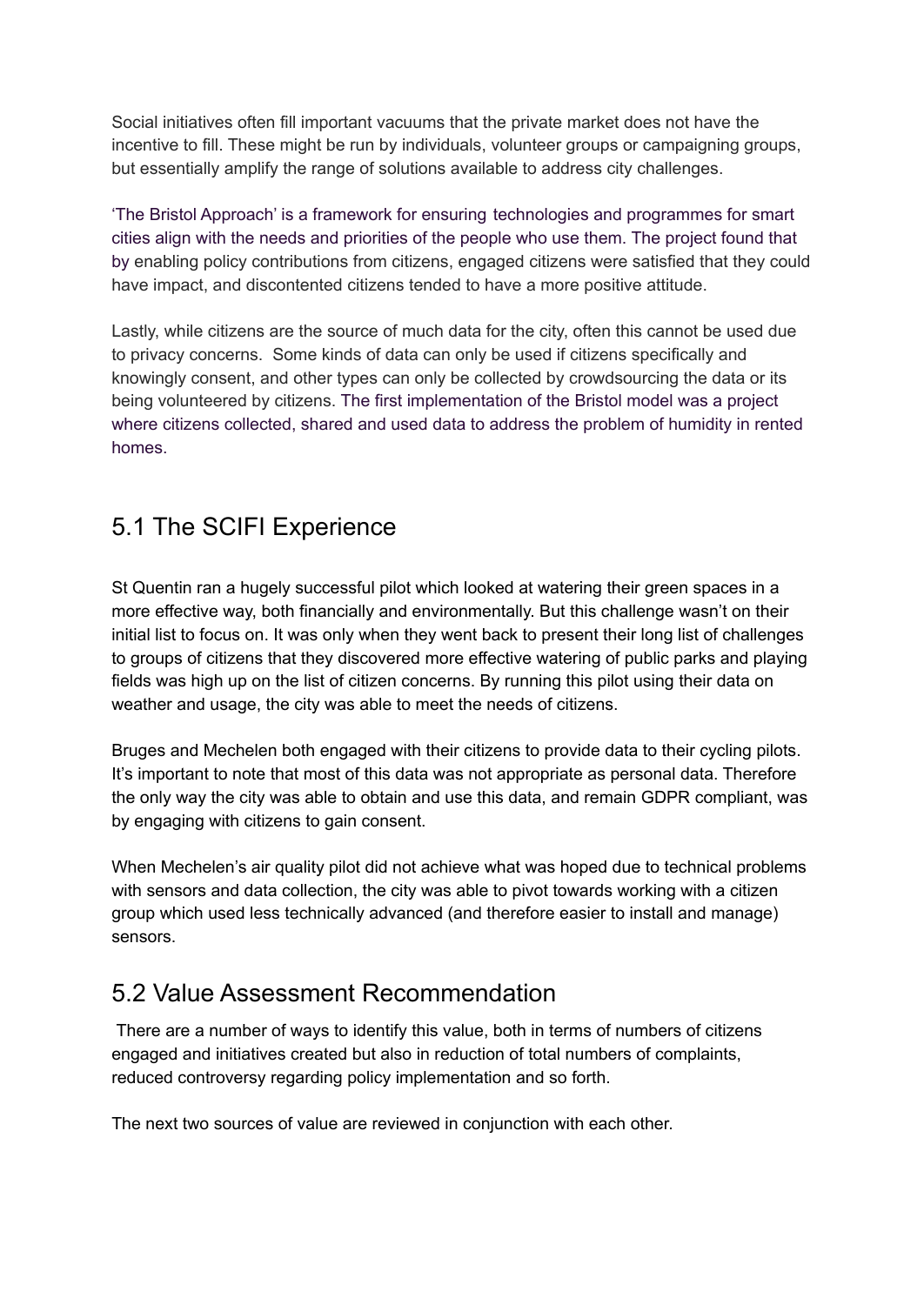### <span id="page-6-0"></span>6. Service improvement

The reuse of open data such as that in SCIFI is intended to lead to improved services, via the development of new solutions or tools by third parties (either citizen groups or the private market). These tools may improve the way a city provides a service, or enhance the service itself. Open data might also cause gathering of new insights by the city itself or third parties that may influence and improve the service the city delivers.

### <span id="page-6-1"></span>7. Economic value

Economic value might be:

- companies that establish in the city, employ staff and pay rates and taxes
- companies developing new products or services with open data that benefit business or consumers
- Cost reductions created by (directly or indirectly) by better or more efficient services for the city

Often economic measures are down the line and very much based on the commercial market mechanisms, such as increased employment, and increased tax revenues. However, these are a. Extremely long term, b. Can be hard to isolate and c. not applicable where the supplier is based in another country. Therefore, it is crucial to develop a way to identify more localised and short term metrics of value.

### <span id="page-6-2"></span>8. Economic value through service improvement

Data can only be valued by what is done with it (or what can potentially be done with it)<sup>4</sup>. Therefore it is hard to value prospectively, generically and in isolation. The key thing is to understand what can be done with data and how that can be measured

Microeconomic studies have similar econometric methodologies to macroeconomic studies, but focus on specific publishers and data. An example is the report 'Assessing the Value of TfL's Open Data and Digital Partnership<sup>5</sup>'. This identified direct benefits, realised in the form of revenues from market transactions and indirect benefits of positive externalities, for example, increased engagement with municipality and services. These are very reliable and comparative metrics. However, the key challenge with microeconomic metrics is that they usually are seen as only applicable to private reusers, and are generally limited to metrics

<sup>4</sup> <https://www.bennettinstitute.cam.ac.uk/publications/value-data-summary-report/>

<sup>5</sup> http://content.tfl.gov.uk/deloitte-report-tfl-open-data.pdf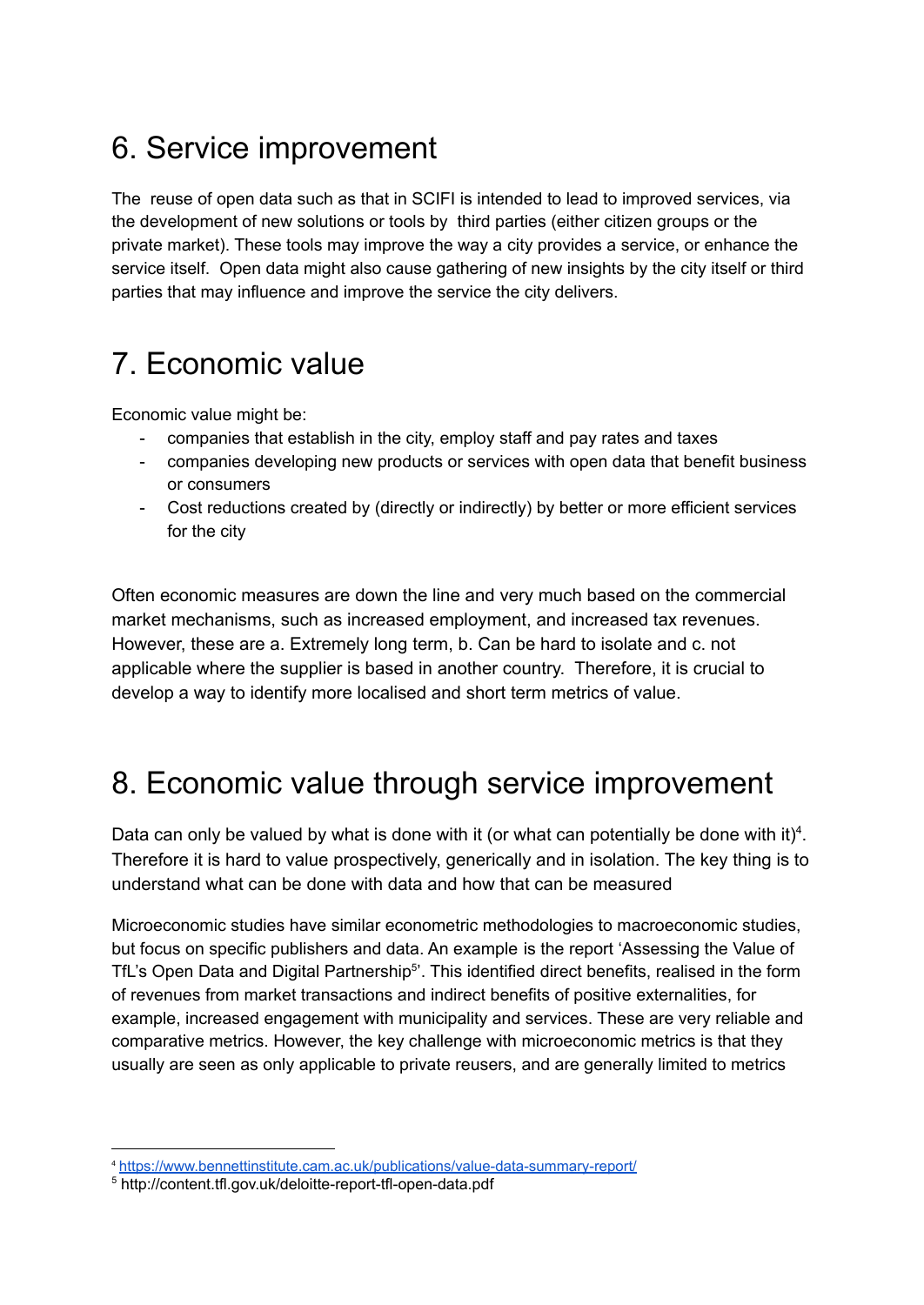such as sales, turnover, profit, jobs, and so on. However, there is a vast range of potential indicators that can be developed.

Below is a process for identifying economic impacts based on the use of data for the service delivery pilots in SCIFI. This begins with identifying a problem, or challenge, that the public authority needs to solve. The authority then describes the expected outcomes of solving the problem, and the impact of these outcomes. These impacts can then be described economically - for example, 'fewer cars in the city centre' might be beneficial by increasing productivity through decreased journey times; reducing spending on road repairs; or losing fewer days of work or school because of increased air quality. These impacts can then be measured as metrics. The public authority may already have quantified their desire to reduce the number of cars in the city centre as part of their strategy, and this metric can be used.



Fig 2: Outline of the process for valuing economic and service improvement data

When thinking about the value of data, it is also important to recognise that different stakeholders may be able to access different types of value. It is important to note that the benefits that accrue to technology suppliers may well differ to those that accrue to public authorities. For instance, these might include more obvious measures such as increased turnover or employee count, but also having a reference implementation to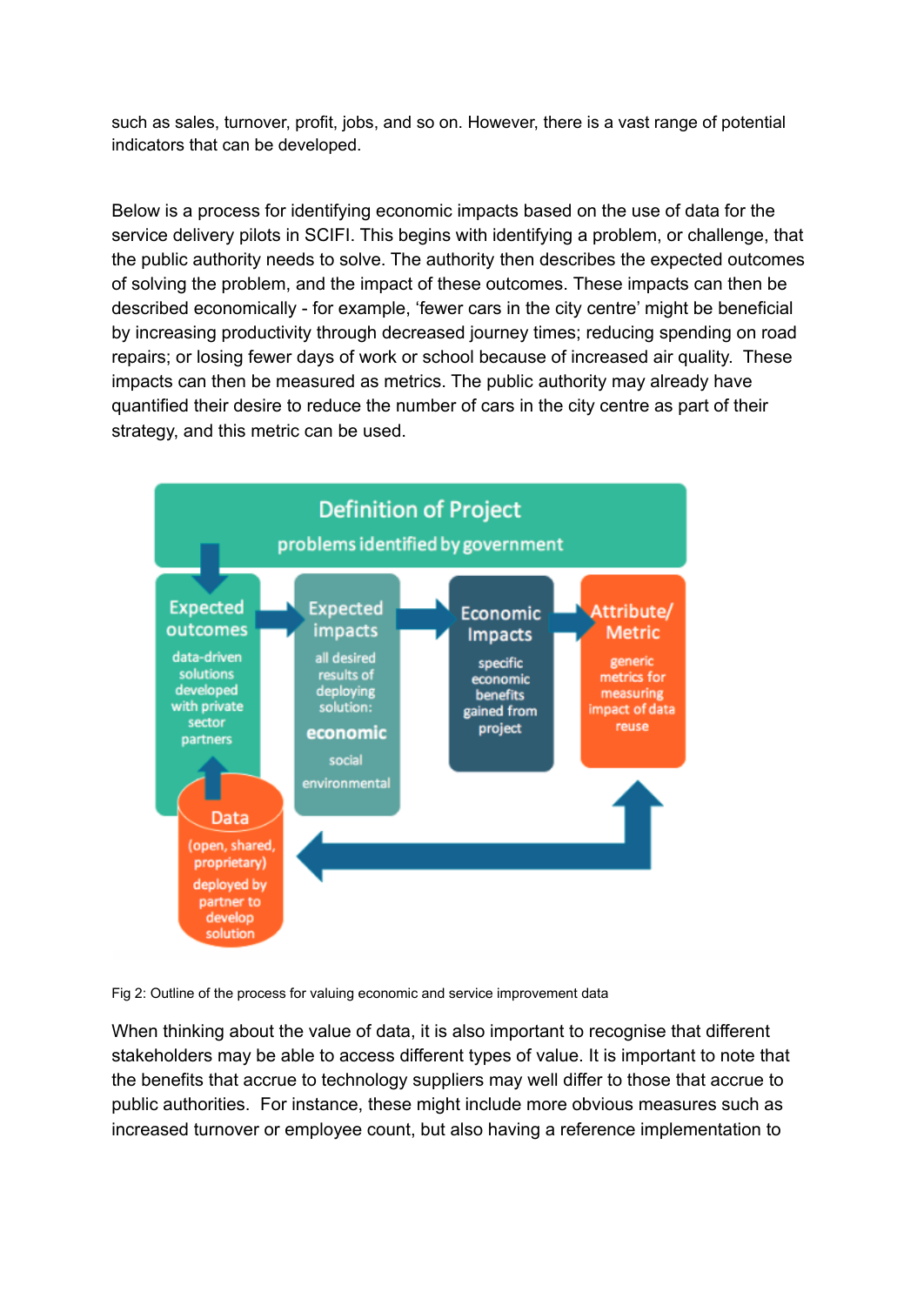enable them to recruit other customers, or having a testbed (and test data) to create new, valuable features for existing products.

Below is a table showing how value can be assessed based on the impacts of the products and services created with data. Some of these are direct economic measures (eg wage costs) and some are indirect, such as reduced journey times. Many of these examples are transferable to other contexts.These metrics can be added to the portfolio of measurement tools to build evidence for the economic impact and benefits of open city data.

| <b>Economic</b><br><b>Impact</b><br><b>Domain</b> | <b>Value Metric</b>                                                              | <b>Data Source</b>                                                                                                                                                                                                                                                                                                                                                                 |  |  |
|---------------------------------------------------|----------------------------------------------------------------------------------|------------------------------------------------------------------------------------------------------------------------------------------------------------------------------------------------------------------------------------------------------------------------------------------------------------------------------------------------------------------------------------|--|--|
| <b>City Operations Data</b>                       |                                                                                  |                                                                                                                                                                                                                                                                                                                                                                                    |  |  |
| Labour<br>costs/<br>productivity                  | Wage costs<br>No. of hours worked                                                | 1.<br>Management data from service delivery teams to<br>track impact on staff hours<br>Workflow efficiencies (e.g. smart routing)<br>2.                                                                                                                                                                                                                                            |  |  |
| <b>Service</b><br>delivery                        | Service level<br>outcomes<br>Service delivery costs                              | Management reporting data<br>1.<br>2.<br>$I$ o $T$ data $-$ e.g. smart bins<br>3.<br>Citizen complaint levels - data gathered from<br>citizen app, website, email and telephone to City<br>re: services<br>4. Citizen reporting - data gathered from citizen<br>feedback app, civic website, email and telephone<br>re: conditions (e.g. weather, road conditions,<br>cleanliness) |  |  |
| <b>Resources</b>                                  | Mileage<br><b>Fuel Consumption</b><br>Grit/salt consumption<br>Water consumption | 1.<br>Management data from service delivery teams to<br>track impact on vehicle use (mileage, hours of<br>running, repairs)<br>2. Purchase records - fuel, salt, grit<br>3.<br>Water meter readings                                                                                                                                                                                |  |  |
| <b>Procurement</b>                                | Contract pricing                                                                 | 1.<br>Management data - service levels and costs                                                                                                                                                                                                                                                                                                                                   |  |  |
| <b>Traffic</b><br>congestion                      | Traffic build up<br>Journey times                                                | 1. CCTV and traffic light data<br>Travel app data<br>2.<br>3.<br>Citizen reporting                                                                                                                                                                                                                                                                                                 |  |  |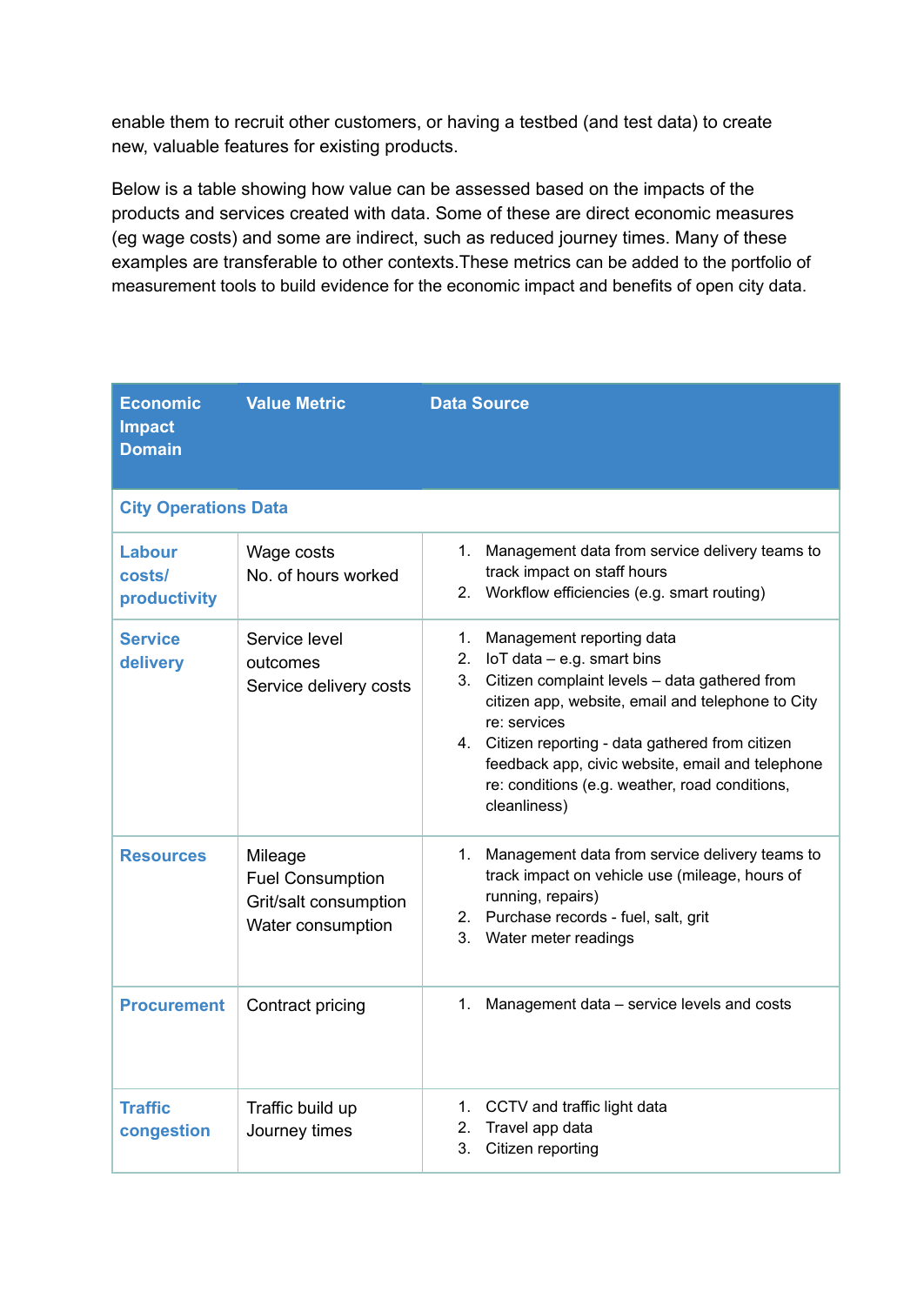| <b>Related Public Services Data</b>     |                                                                                                                                                               |                                                                                                                                                                                                                                                                                                            |  |  |
|-----------------------------------------|---------------------------------------------------------------------------------------------------------------------------------------------------------------|------------------------------------------------------------------------------------------------------------------------------------------------------------------------------------------------------------------------------------------------------------------------------------------------------------|--|--|
| <b>Road traffic</b><br><b>accidents</b> | Frequency of<br>accidents<br>Emergency call outs<br>Injury statistics                                                                                         | Road traffic accidents statistics<br>1.<br>2.<br><b>Emergency services records</b><br>3.<br>Hospital admissions/treatment records<br>Insurance claims<br>4.                                                                                                                                                |  |  |
| <b>Health</b>                           | <b>Health statistics</b><br>Air quality<br><b>Exercise levels</b>                                                                                             | Hospital admission/medical treatment records for<br>1.<br>respiratory disease, asthma, cardio-vascular<br>disease, children's fitness/obesity<br>2. Air quality monitoring data from national data<br>collection and local monitoring<br>3.<br>Travel app statistics (journey length, route,<br>frequency) |  |  |
| <b>Commercial Data</b>                  |                                                                                                                                                               |                                                                                                                                                                                                                                                                                                            |  |  |
| <b>Start ups</b>                        | SME no.<br><b>SME</b> turnover<br>SME profit/loss<br><b>SME</b> sustainability<br>SME employment<br><b>Data Products</b><br>Data Services<br><b>Customers</b> | Self-reporting<br>1 <sub>1</sub><br>Industry surveys (data services sector)<br>2.<br>Financial reporting data<br>3.<br>4. Investment data<br>Sector employment figures<br>5.<br>6.<br>Market survey data (products and services)                                                                           |  |  |

Fig 3: Potential Data Value Metrics for Valuing Data [The original version of the table above was created for *the European Data Portal based on the SCIFI project].*

## <span id="page-9-0"></span>9. Appendix

# <span id="page-9-1"></span>A. Methodology for developing the metrics assessment process

Semi-structured interviews were conducted with key personnel responsible for delivering the pilot projects in the city administration, with further sample interviews carried out with the companies delivering the solutions, March - June 2019.